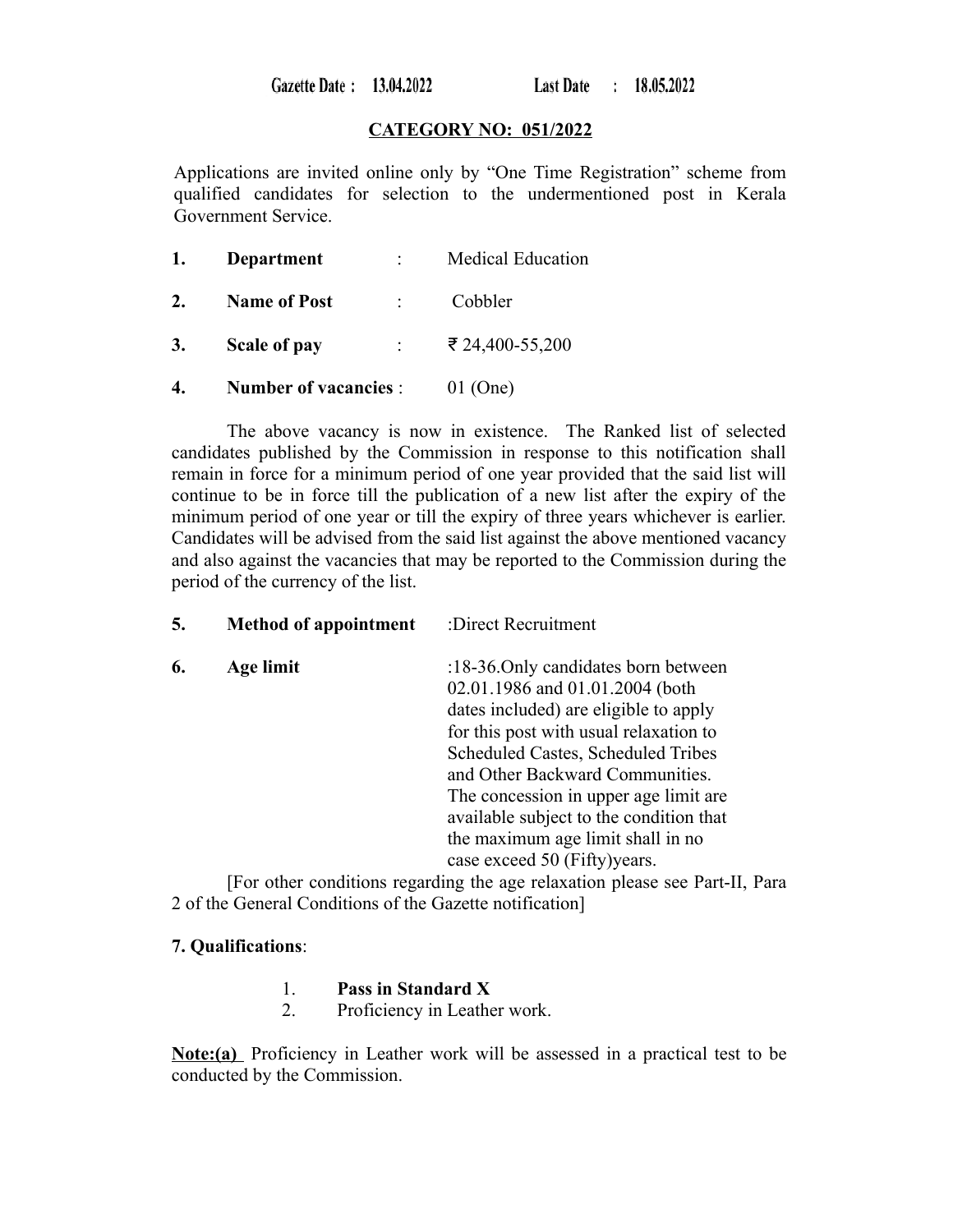**Note:(b)** Candidates who claim equivalent qualifications instead of qualification mentioned in the Notification shall produce the relevant Government Order to prove the equivalency at the time of verification, then only such qualification shall be treated as equivalent to the prescribed qualification concerned.

**Note:(c)** In the case of difference in original Caste/ Community claimed in the application and that entered in SSLC book, the candidate shall produce a Gazette notification in this regard, along with Non Creamy Layer Certificate/ Community Certificate at the time of certificate verification.

**Note:(d)** KS&SSR Part-II Rule 10 (a) (ii) is applicable.

## **8. Mode of Submitting applications:**

(A) Candidates must register as per 'ONE TIME REGISTRATION' with the Official Website of Kerala Public Service Commission [www.keralapsc.gov.in](http://www.kerealapsc.gov.in/) before applying for the post. Candidates who have registered can apply by logging in to their profile using their User-ID and password. Candidates must click on the 'Apply Now' button of the respective posts in the Notification Link to apply for the post. The photograph uploaded in the profile should be one taken after 31.12.2012.**Candidates who create profile from 01-01-2022 should upload photograph taken within 6 months.** Name of the candidate and the date of taking photograph should be printed legibily at the bottom portion. The photograph once uploaded meeting all requirements shall be valid for 10 years from the date of uploading. There is no change in other instructions regarding the uploading of photographs. No application fee is required. Candidates are responsible for the correctness of the personal information and secrecy of password. Before the final submission of the application, candidates must ensure correctness of the information in their profile. They must quote the User-ID for further communication with the Commission. Application once submitted is received as provisional and the details cannot be deleted or altered after submission. Candidates are advised to keep a print out or soft copy of the online application for future reference. Candidates can take the print out of the application by clicking on the link 'My Applications' in their profile. All correspondence with the Commission ,regarding the application should be accompanied with the print out of the application. The application will be summarily rejected if non-compliance with the Notification is found in due course of processing. Original documents to prove qualification, experience, age, Community etc have to be produced as and when called for

(B) If written/ OMR/ Online Test is conducted as part of this selection, candidates shall submit a confirmation for writing the examination through their One Time Registration profile. Such candidates alone can generate and download the Admission Tickets in the last 15 days till the date of Test. The applications of candidates who do not submit confirmation within the stipulated period will be rejected absolutely. The periods regarding the submission of confirmation and the availability of Admission Tickets will be published in the Examination Calendar